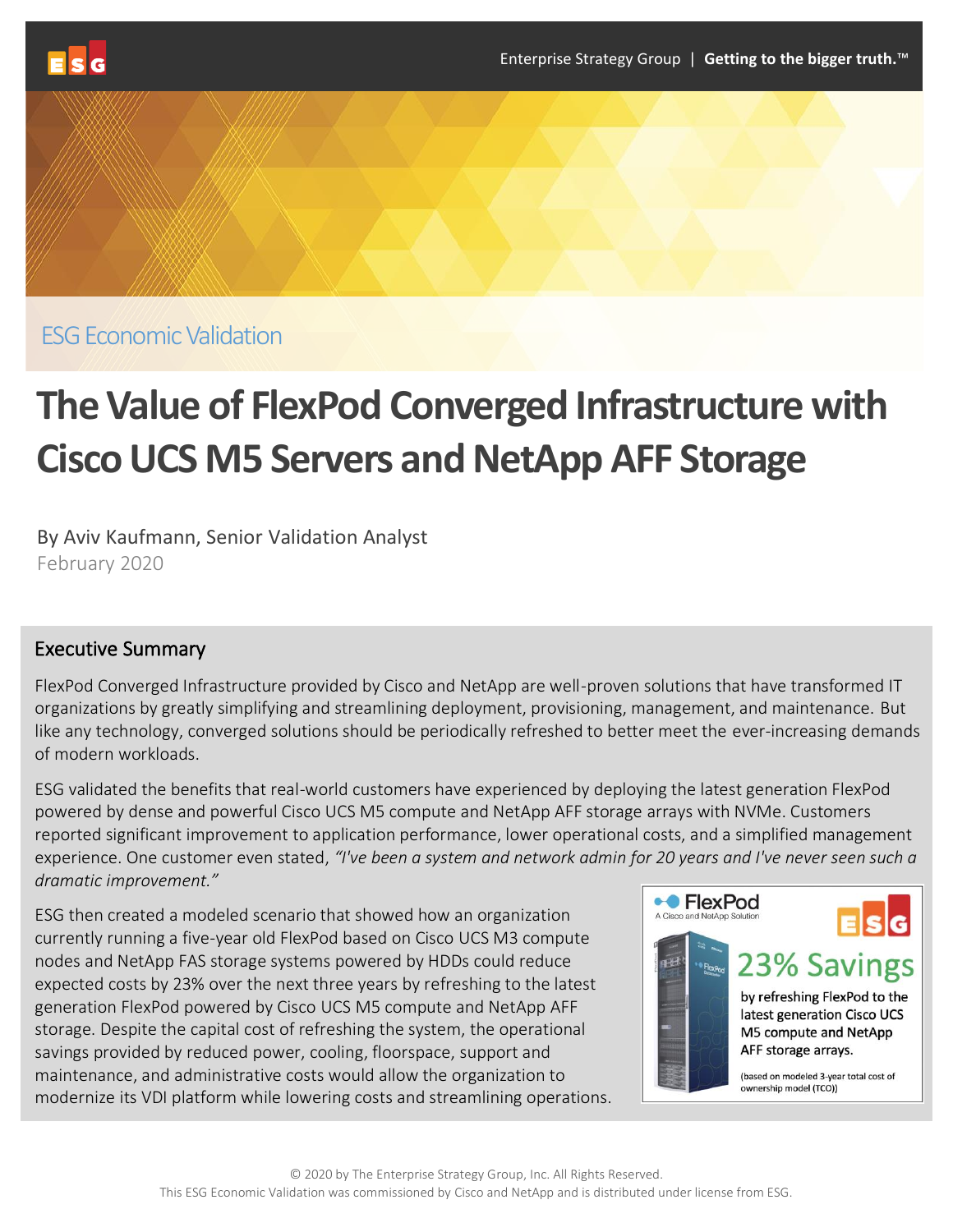# **Introduction**

This ESG Economic Validation focuses on the quantitative and qualitative benefits organizations can expect to realize when consolidating workloads and/or upgrading earlier generation FlexPod converged architecture systems to the latest generation FlexPod offerings based on Cisco UCS M5 compute and NetApp AFF storage systems.

## **Challenges**

Almost every IT organization has been tasked with the goal of modernizing the data center in an effort to cost-effectively provide increased business agility, enhanced security, and improved decision-making capabilities. ESG research echoes this sentiment, with strengthening cybersecurity, improving data analytics for real-time business intelligence and customer insight, and cost reduction selected by the largest percentages of respondents as among the business initiatives that would drive the most technology spending at their organizations in 2019 (see Figure 1).<sup>1</sup>

## **Figure 1. Top Business Initiatives Driving Technology Spending**



## Which of the following business initiatives do you believe will drive the most technology spending in your organization over the next 12 months?

*Source: Enterprise Strategy Group*

In fact, these top three initiatives can go hand in hand. In addition to identifying new business opportunities, insight derived from next-generation analytics workloads can often identify areas of the IT infrastructure that are at risk as well as IT-related processes that can be optimized and streamlined, ultimately lowering operational cost to the organization. But next-generation analytics workloads like AI/ML require next-generation compute, memory, and storage resources at all

<sup>1</sup> Source: ESG Master Survey Results, *[2019 Technology Spending Intentions Survey](https://www.esg-global.com/research/esg-master-survey-results-2019-technology-spending-intentions-survey)*, March 2019.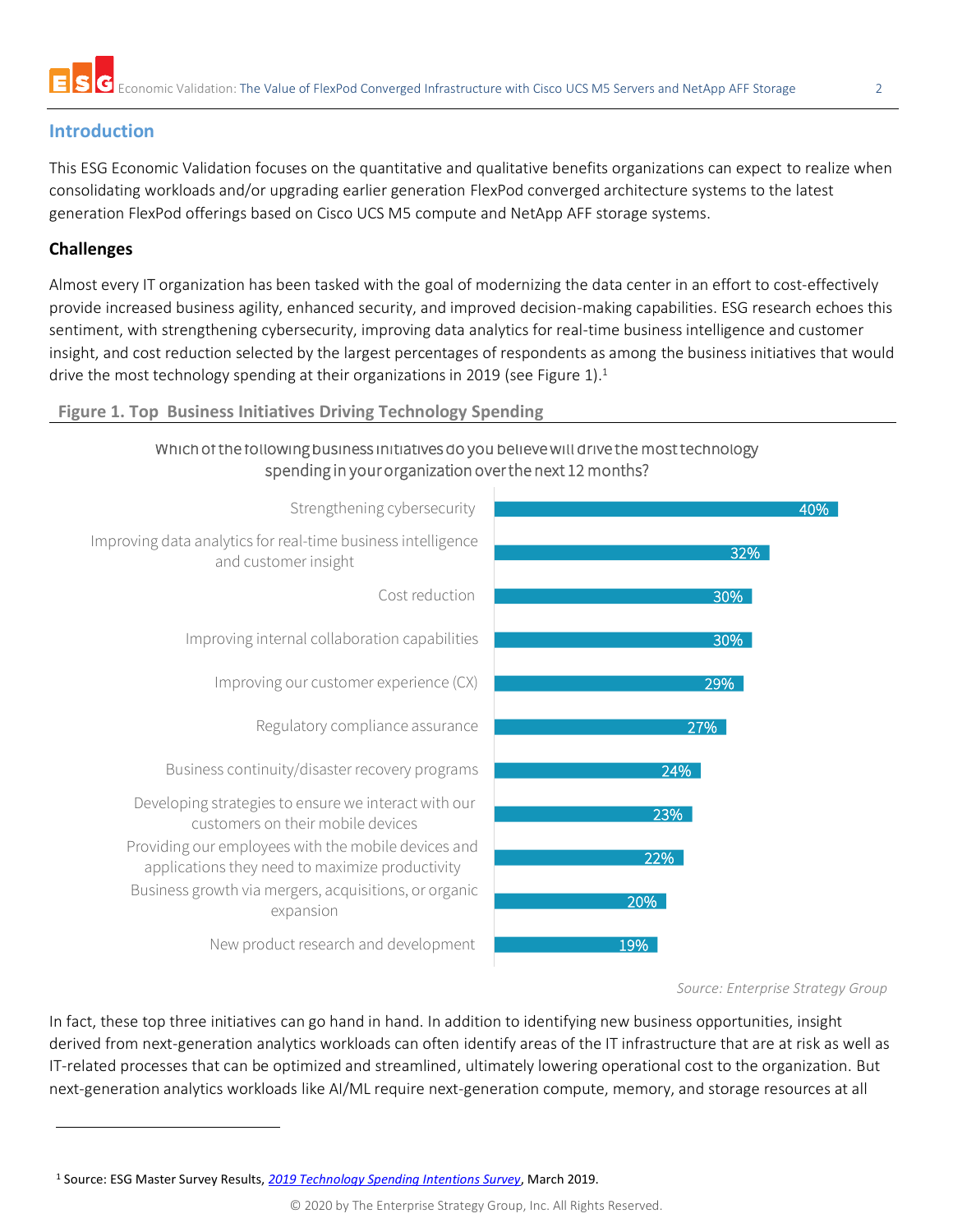stages of the lifecycle to operate smoothly. In addition, even existing workloads such as server virtualization and VDI can be periodically updated to the latest versions of operating systems and applications that provide improved functionality to end-users but require faster and denser hardware to avoid slowing down the user experience.

Making an investment to replace or consolidate older hardware with newer technology that is denser and more powerful provides a platform that can accelerate existing workloads and run new workloads, while also lowering operational expenses over time. Predicting expected savings and benefits can be difficult, which makes it hard to determine the right time to upgrade your environment. A TCO analysis, built on credible and conservative assumptions, can help to make the decision easier.

## **The Solution: FlexPod, a Cisco and NetApp Solution Powered by UCS M5 Servers and AFF Storage**

The FlexPod Datacenter with NetApp All-Flash FAS system is a converged infrastructure platform that combines best-of breed technologies from NetApp and Cisco into a powerful converged platform for enterprise applications. Like all FlexPod systems, the FlexPod Datacenter with NetApp All-Flash FAS comprises compute (database, virtualization, application, and unified management servers based on the Cisco UCS M5 platform), network (three-layer network and SAN technologies from Cisco), and storage (NetApp All-Flash FAS storage systems with NVMe) (see Figure 2).



**Figure 2. Latest Generation FlexPod Converged Architecture**

*Source: Enterprise Strategy Group*

The latest generation FlexPods are available with denser compute, network, and storage components that allow for greater consolidation for both standard three-tier architectures (silos consisting of servers, networking, and storage components) and earlier generation converged architectures. By refreshing earlier generation converged systems to the latest generation FlexPods, organizations can expect to reduce footprint, which in turn results in lower power, cooling, and floorspace costs. Additionally, fewer components to manage along with improved automation, management, and support capabilities help to reduce administrative overhead and streamline operations, resulting in faster time to value for the organization. The latest generation FlexPods are available with:

• Cisco UCS M5 Systems: The Cisco Unified Computing System (UCS) provides a flexible pool of compute and networking resources that can be dynamically allocated to workloads on demand. UCS M5 systems are available in three form factors (blade, rack, and storage) and contain more and faster CPU cores, memory, and multiple NVIDIA GPUs, along with more drive bays and higher-performance NVMe connectivity.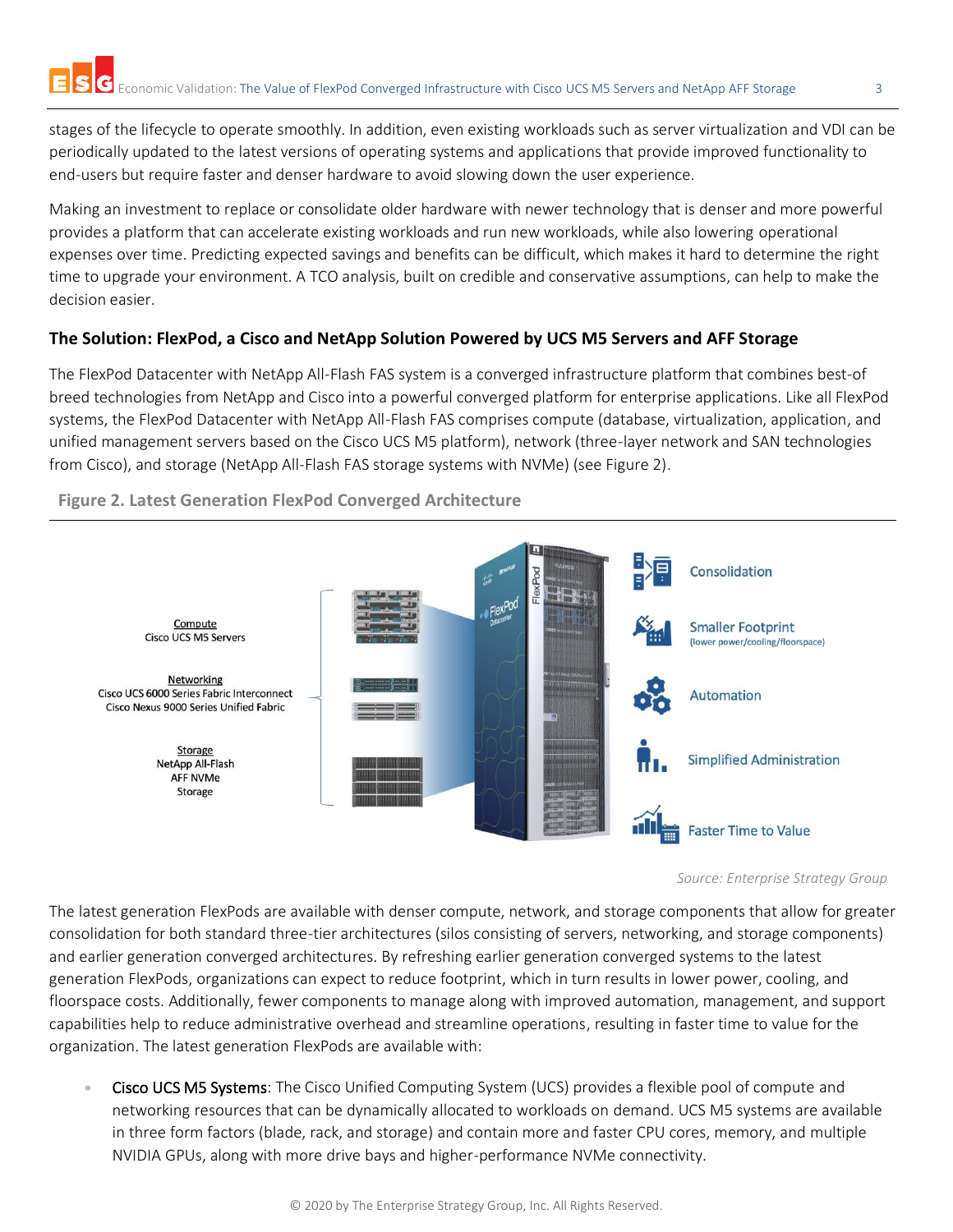- - Cisco UCS and Nexus Networking: Cisco UCS 6300/6400 series fabric interconnects support IP, storage, and management traffic at 10/25/40Gbps, and Cisco Nexus Data Center switches are available in a number of models that can scale to provide high performance, intelligence, and secure data center connectivity up to 400Gbps. With UCS SingleConnect technology, the quantity of cables required for connectivity can be reduced by up to 78%.
	- Cisco UCS Central and Intersight Software: Cisco UCS Central provides global unified management of UCS instances and domains across all locations and enables automation of routine tasks. The Cisco Intersight softwareas-a-service infrastructure management platform allows organizations to seamlessly scale to support infrastructure in the data center, at the edge, and at remote locations with less effort. Intersight helps reduce administrative overhead by simplifying firmware updates and by providing HCL validation and insight. It provides intelligent and proactive support integration with the Cisco technical assistance center (TAC) and integration with ServiceNow through a northbound API and Cisco TAC.
	- NetApp AFF Storage with NVMe: NetApp All-Flash FAS (AFF) A-Series storage arrays can provide end-to-end NVMe delivering ultra-high levels of performance and scalability to help consolidate existing and next-generation workloads. NetApp storage arrays can be clustered to provide simplified migration, scalability, and management with deep application integration. Data reduction technologies such as deduplication, compression, and compaction allow greater consolidation of storage capacity for production workloads and are backed by NetApp's effective storage capacity guarantee. And NetApp storage arrays help to enable hybrid cloud strategies with deep integration and unified management with cloud technologies.

## **ESG Economic Validation: Refreshing to the Latest Generation FlexPod**

ESG's Economic Validation process is a proven method for understanding, validating, quantifying, and modeling the economic value propositions of a product or solution. The process leverages ESG's core competencies in market and industry analysis, forward-looking research, and technical/economic validation. ESG reviewed case studies and conducted in-depth interviews with end-users to better understand and quantify how FlexPod converged architecture has helped to improve operations for their business, and how they would expect that refreshing existing deployments onto the latest generation FlexPods could provide even more benefit to their organization.

ESG's Economic Validation process revealed that replacing earlier generation FlexPods with denser and higher performing Cisco UCS M5 compute systems and NetApp AFF storage arrays with NVMe can provide significant cost savings and economic benefit opportunities. ESG found that refreshing their existing converged systems onto the latest generation FlexPod would be expected to help the organization in three primary areas: reducing costs related to traditional infrastructure and storage TCO, simplifying daily administration, and providing low, predictable latency for workloads.

ESG validated the benefits that had been realized by organizations that had deployed FlexPod with AFF through a series of customer interviews with end-users who had deployed FlexPods with All-Flash FAS storage arrays or had upgraded FlexPod storage systems from FAS systems based on HDDs to AFF systems. These organizations covered a range of industries including service providers, education, and healthcare.

Some of the FlexPod customers with whom ESG spoke had replaced compute solutions from other server vendors or previous generation Cisco UCS M3 servers with Cisco UCS M5 servers. These customers all agreed that the Cisco UCS M5 platform provided them with more compute power, more memory, and increased I/O connectivity per Rack-U, ultimately allowing them to deploy more VMs or compute power for analytics in the same amount of space as before. These customers felt that the cost to upgrade to the latest generation servers was well justified. These customers also revealed that replacing their previous storage solutions with NetApp AFF solutions had helped them eliminate storage performance issues and provided them with significant data reduction capabilities.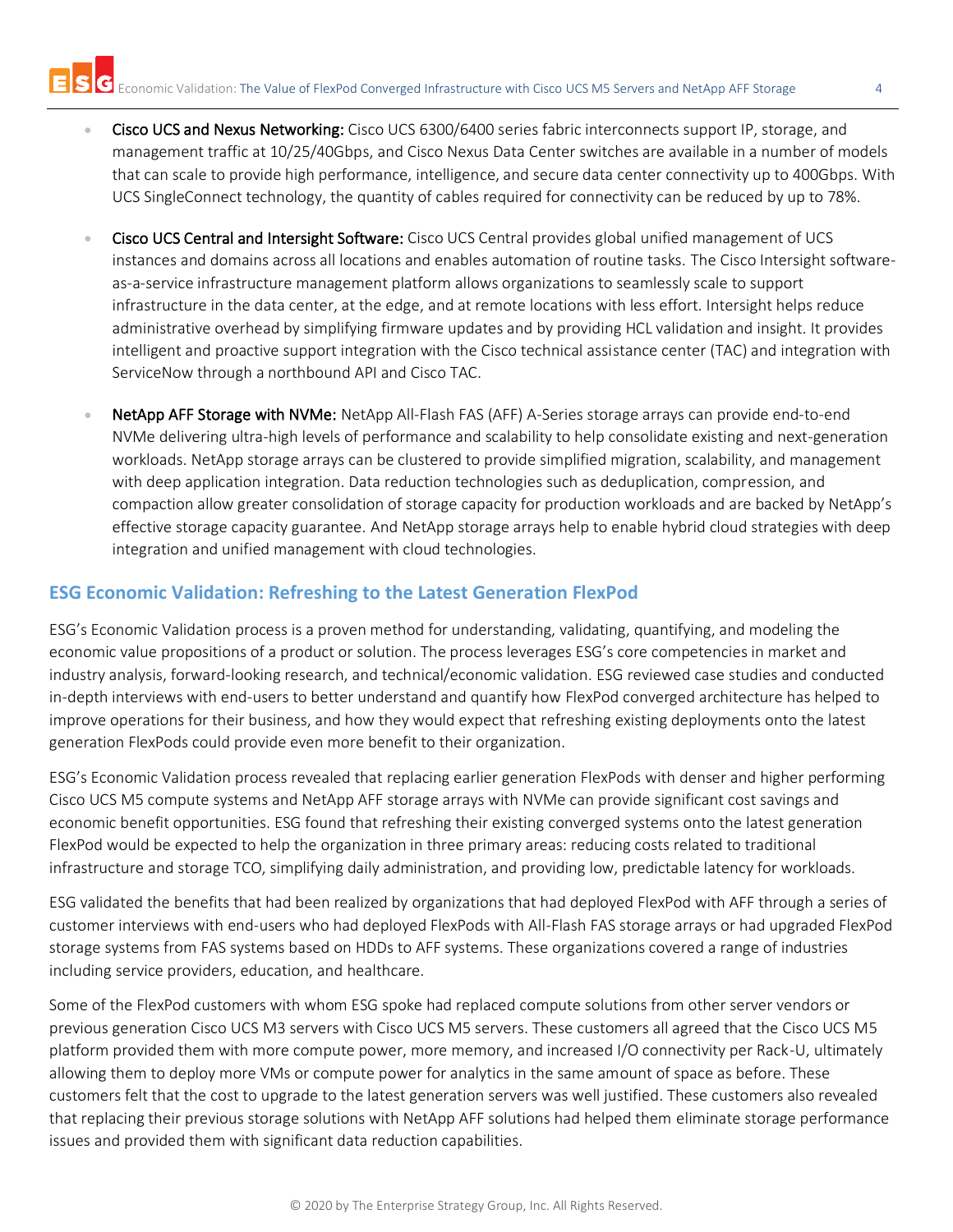## **FlexPod Economic Overview**

ESG's economic analysis revealed that the latest generation FlexPods powered by Cisco UCS M5 Servers and NetApp AFF storage arrays provided customers with significant savings and benefits in the following categories:

- Infrastructure-related Savings Consolidating workloads and upgrading previous generation FlexPods onto FlexPods with denser compute and storage systems helps to lower operational costs by reducing the number of system components that must be deployed, significantly reducing power-, cooling-, and floorspace-related costs.
- Administration Savings Fewer components means fewer systems to manage, monitor, secure, and maintain. Significant man-hour savings can be achieved for larger deployments and savings are multiplied with single pane of glass management and automation capabilities with UCS Central and cloud-connected support with Intersight.
- Faster Time to Value and Greater Business Agility Faster deployment of systems, global insight, improved automation, and more compute and storage headroom to run next-generation workloads like AI/ML mean that IT organizations can better react to the needs of the business through quicker provisioning of resources for workloads, with fewer performance limitations.



# Infrastructure-related Savings

ESG found that the latest generation FlexPods, when compared with FlexPods that were several generations old, were capable of providing significant consolidation benefits. By meeting the requirements of workloads with far fewer servers, switches, cables, and storage components; power, cooling, and floorspace costs can be significantly reduced.

- **Improvement in compute density and performance**  $-ESG$ validated that Cisco UCS M5 systems can provide up to ten times more compute power in the same form factor than previous generation M3 systems.
- Reduction in per-processor or per-server licensing costs -UCS M5 servers can handle more VMs per physical processor, providing savings for virtualization (and other software) licenses that are sold per-server or per-processor.

*"We were able to grow the RAM in each blade when we needed to, and then add blades as we grew, and finally upgrade the blades to provide an even denser solution when workloads required it"*

- Simplification of network infrastructure  $-$  By reducing the number of servers and storage components required and providing faster storage and network connectivity, the solution requires fewer switches and cables. This not only lowers cost, but also helps with airflow and reduces cooling costs.
- Improvement in storage density and performance The latest generation AFF storage arrays from NetApp are able to take advantage of space efficiency technologies like deduplication and compression, even for production workloads. AFF provides ultra-low latency performance for all workloads without impacting other workloads. By replacing the storage requirements of workloads running on previous generation FlexPods based on spinning disk technology with AFF, organizations can potentially reduce the storage footprint by a factor of 11x or more. The consolidation also provides significant savings in power and cooling costs.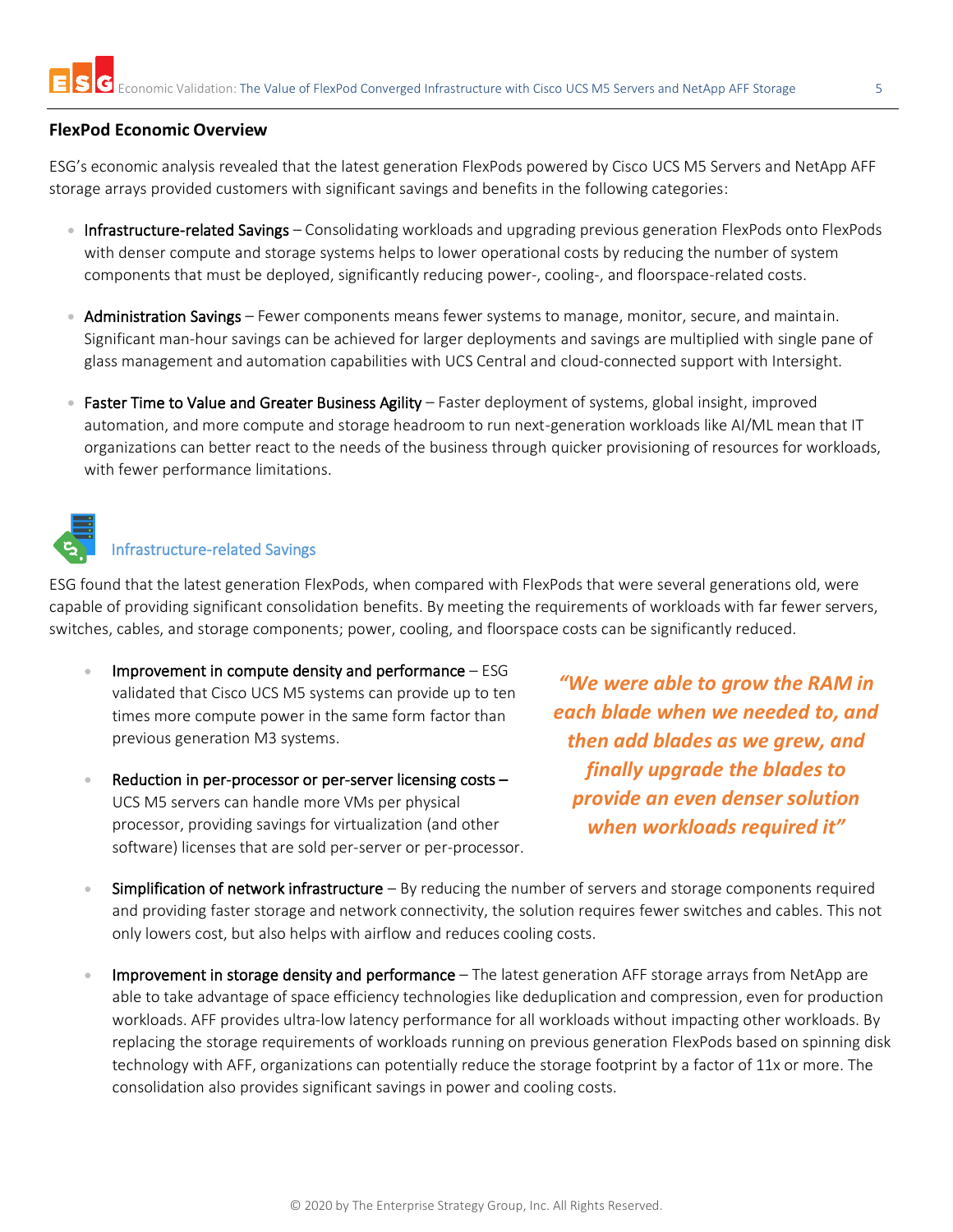

With fewer physical components to manage, administrative burden is significantly reduced. By upgrading to the latest generation FlexPods and leveraging the latest software offerings, administrators who used to require far more compute, network, and storage infrastructure can spend less time performing daily management, monitoring, and maintenance tasks, freeing them up to be more productive and focus on other data center modernization efforts.

- Fewer physical components to manage  $-$ Administrators can save time deploying, cabling, labelling, inventorying, updating, and servicing hardware components.
- Improved efficiency of management software  $-ESG$ found that the latest software from Cisco and NetApp helped organizations perform repetitive daily management tasks faster, required fewer panes of glass, and were better integrated into their applications.

*"We're spending far less time on hardware management—the equivalent of nearly two full-time employees. That's allowing us to focus 90 percent of our team's efforts on creating new tools and adding value."*

- Less time spent provisioning and balancing storage  $-AFF$  storage from NetApp provides predictable low latency for all applications and allows storage efficiency technologies to be leveraged for production workloads. Administrators reported spending up to 85% more time provisioning storage for workloads, monitoring, and balancing storage for performance on non-AFF systems. With AFF, administrators did not have to worry about placing data on the optimal controller or storage media or keeping workloads from impacting the latency of production workloads.
- Simplified administration of hybrid cloud environments The latest FlexPod environments are designed to complement a hybrid cloud strategy, making it simpler to leverage cloud storage for backup or tiering,

*"Our FlexPod has stayed up rock solid since we installed it. It's been upgraded. It's been maintained. It just keeps working."*

- $\bullet$  Less time dealing with vendor support FlexPod users spend **Less time dealing with vendor support** – FlexPod users spend<br>far less time dealing with support calls across multiple vendors and reported improved uptime, simplified updates, and easier maintenance with FlexPod. *complaint calls just stopped."*
- Less time dealing with internal support calls Customers reported that the improved uptime and application performance provided by the latest generation FlexPod made a big change to the end user-experience. One customer who previously dealt with frequent customer support complaint calls from end-users of an application reported, "We moved it to the FlexPod and all of the complaint calls just stopped."

# **Faster Time to Value and Greater Business Agility**

By upgrading to the latest generation FlexPods, you will realize reduced operational expenses, but you will also benefit from the ability to run modern workloads today, or in the near future, that may not have been possible on the previous generation hardware. An investment in the latest generation FlexPod provides a more agile infrastructure capable of providing faster time to value when deploying new applications, and greater business agility to be able to provide the resources required to run next-gen analytics workloads like AI/ML or medical workloads such EHR, imaging, and PACS.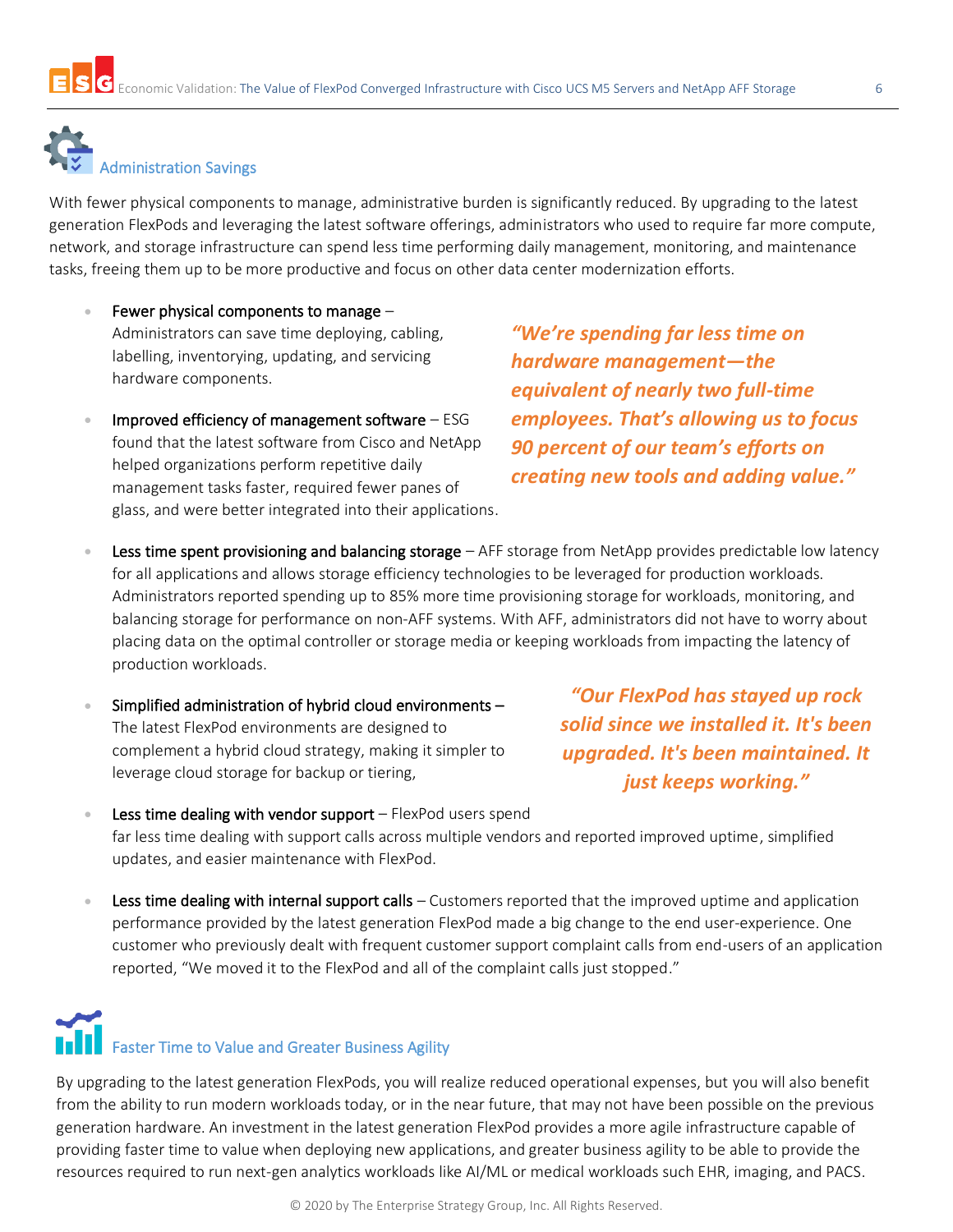- Quicker provisioning of resources for new workloads The latest generation FlexPods are based on denser, more powerful servers and NVMe flash storage that provide the headroom required to quickly deploy resources to handle almost any workload without the need to worry about balancing physical resources or moving workloads around to avoid impact to latency.
- Ability to provide the performance required for next-gen workloads – Without upgrading to the latest generation FlexPod, an organization simply may not have the capability to run workloads like AI/ML that require large amounts of processing power and memory and place a large burden on the storage system, potentially impacting production workloads.

*"It handles everything that we can throw at it…There's days when it's just sitting there saying 'give me some more work to do' because the flash is so fast."*

- Lower latency and increased performance for existing applications  $-$  By upgrading to the latest generation FlexPod, organizations may instantly see an increase in application performance, especially if they're migrated from slower compute resources and spinning disk. This "boost" can have a significant effect on end-user satisfaction and may help to alleviate periodic issues previously seen by end-users that were related to a "noisy neighbor."
- Improved business agility and flexible scalability One of the benefits of FlexPod is that the components can be flexibly scaled independently as needed to meet the changing demands of the business. Storage controllers, disks, or enclosures can be added or even intermixed. Additional chassis, servers, or blades can be added, or existing components can be upgraded with more memory, GPUs, or localized storage as needed.

*"We needed a foundational platform that is tightly integrated, easy to manage and scale, and ready to handle whatever workloads our customers put on it, like AI."*

Less time dealing with support  $-$  Customers whom we spoke with raved about the support experience that they had with FlexPod: "I have one number to call, there is no pointing of fingers, and then they own it—I can sleep at night knowing it would get resolved." Not having to spend time troubleshooting issues between compute, network, and storage vendors can save organizations significant effort while resolving issues in less time.

## **ESG Modeled Scenario: Virtual Desktop Infrastructure (VDI)**

ESG leveraged the information collected through vendor-provided material, public and industry knowledge of economics and technologies, and the results of customer interviews to create a three-year TCO/ROI model that compares the expected costs of continuing to operate a FlexPod based on Cisco UCS M3 Servers and a FAS storage array populated with HDDs with upgrading to a FlexPod built with powerful Cisco UCS M5 Servers and NetApp AFF storage. The model compared the costs and benefits that would be expected when deploying and/or operating each converged infrastructure configuration in a VDI environment with a goal of quantifying the expected TCO savings that are made possible through the improved density, performance, and administration capability of the latest generation FlexPod with UCS M5 servers and AFF storage.

The model considered an existing VDI deployment hosting up to 2,000 Windows 7 desktops. The configuration was based on a Cisco Validated Design (CVD) published in 2014. The existing deployment consisted of two 5108 UCS Server Chassis,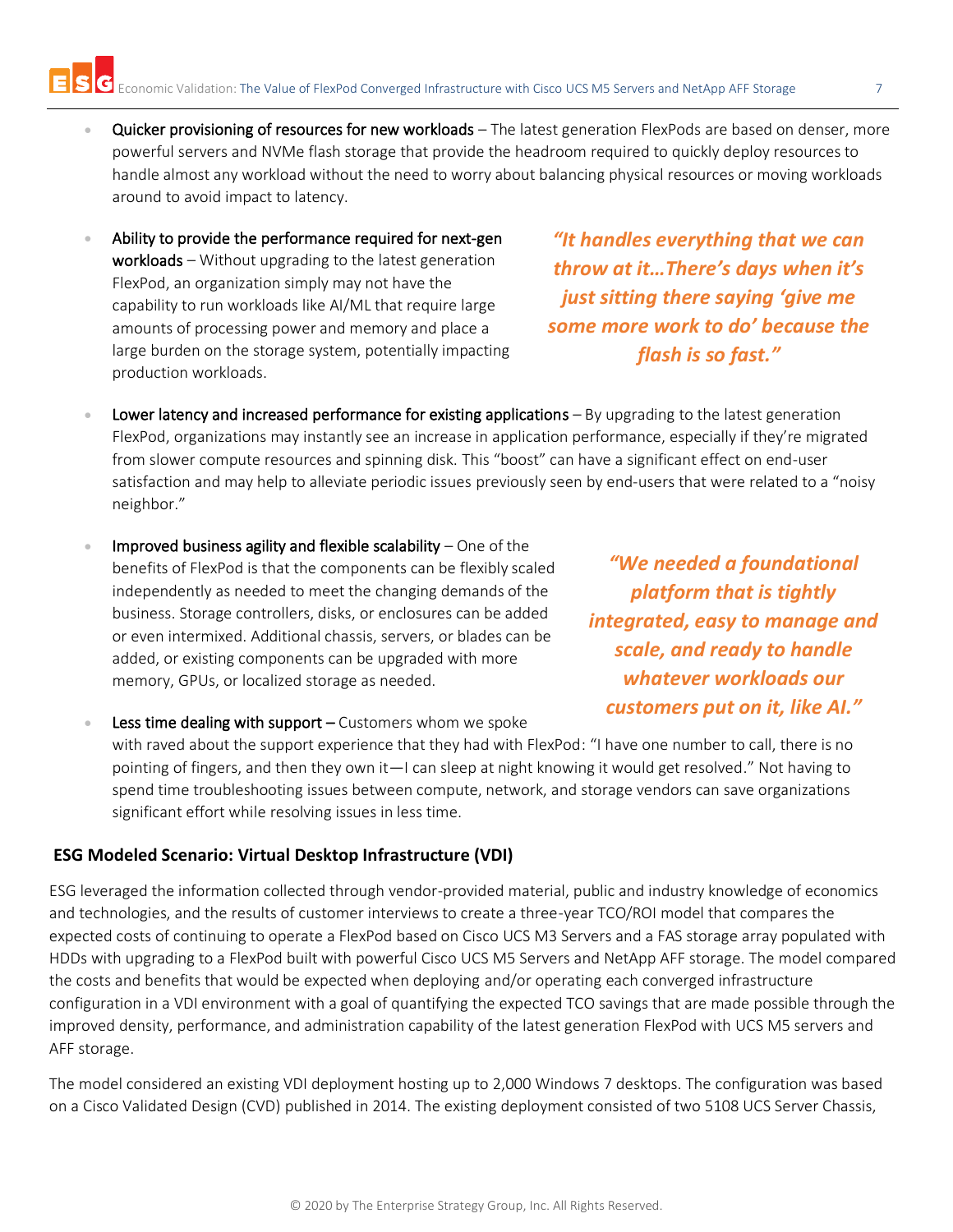each with eight B200M3 server blades (a total of 16 blades). Each blade contained two Intel E5-2680v2 10-core processors and 256 GB of memory. 418 TB of usable storage capacity was provided by two NetApp FAS3250 storage arrays, each with 12 DS2246 disk shelves populated with 900GB 10krpm SAS drives. ESG assumed that, of the available capacity, roughly 20% would be available and unused capacity, 30% would consist of snaps and backups, 25% would provide shared storage for applications and file services, and the remaining 25% would provide about 52 GB of persistent storage per Windows 7 desktop.

FlexPod deployments are a trusted platform that is perfect for VDI deployments and deliver virtual workspaces with improved manageability, security, and performance. In addition to the improved density and performance improvements provided by the latest generation UCS M5 compute and AFF storage, NVIDIA GPUs can offload graphics while bypassing the hypervisor (UCS M3 compute blades did not support GPUs). GPU accelerated desktops can be provided to users with shared GPUs (for an improved end-user experience with Windows 10 for example) or with dedicated GPUs for each desktop for graphics-intensive applications (such as 3D design or medical diagnostics). Figure 3 summarizes some of the benefits of FlexPod for use in VDI deployments.

# Why This Matters

Organizations have realized years of significant operational savings as a result of first deploying their FlexPods, but there may be significant economic benefits to now upgrading these systems to the latest generation offerings.

It is important to perform a TCO analysis to see when a FlexPod refresh makes economic sense. ESG's analysis shows that, for those running UCS M3 servers with spinning disk FAS systems, now is a great time to consider a refresh!

**Figure 3. Benefit Summary of Latest Generation FlexPod Components in VDI Deployments** 



### **Cisco UCS M5 Servers** and Nexus Switches

#### **Increased Storage Density and Performance**

- Higher performance, lower latency, greater parallelism
- Space efficiency savings (dedupe / compression / thin) for production workloads
- Less time spent planning, configuring, balancing



- More cores, RAM, and GPUs means more VMs in less space
- Lower power / cooling / floorspace
- Less to manage / monitor / maintain

#### **Higher Performance Networking**

32GB FC / 100GbE

 $\bullet$ 

- More power to handle next-gen workloads
- Fewer cables / connections to manage



**NetApp AFF Storage with NVMe** 



## **Latest Generation FlexPod: VDI Deployment Benefits**

- Trusted Platform (Cisco, NetApp, NVIDIA, VMware)
- Deliver virtual workspaces with improved manageability. security, and performance
- Validated Designs to accelerate deployment and reduce risk
- Lower cost / desktop
- Improved network QoS with Cisco network solutions
- Support more virtual desktop sessions on UCS M5
- Improved VM performance and experience provided by: Faster compute performance (M5)
	- Low latency all-flash storage (AFF)
	- Improved graphics capabilities (NVIDIA GPUs)

#### *Source: Enterprise Strategy Group*

ESG assumed that the modeled organization had made the decision to upgrade its VDI deployment from Windows 7 to Windows 10. ESG assumed that the increased demand placed on the existing hardware to provide a positive user experience on Windows 10 would mean that the existing solution when upgraded would no longer be capable of handling 2,000 virtual desktops. Based on discussions with engineers and customers, we estimated that this configuration would now be able to provide 800 Windows 10 Desktops based on the increased demand for CPU and memory per desktop. In addition, the organization would need to expand its usable storage capacity by 104 TB to provide a total of about 130 GB for each Windows 10 desktop.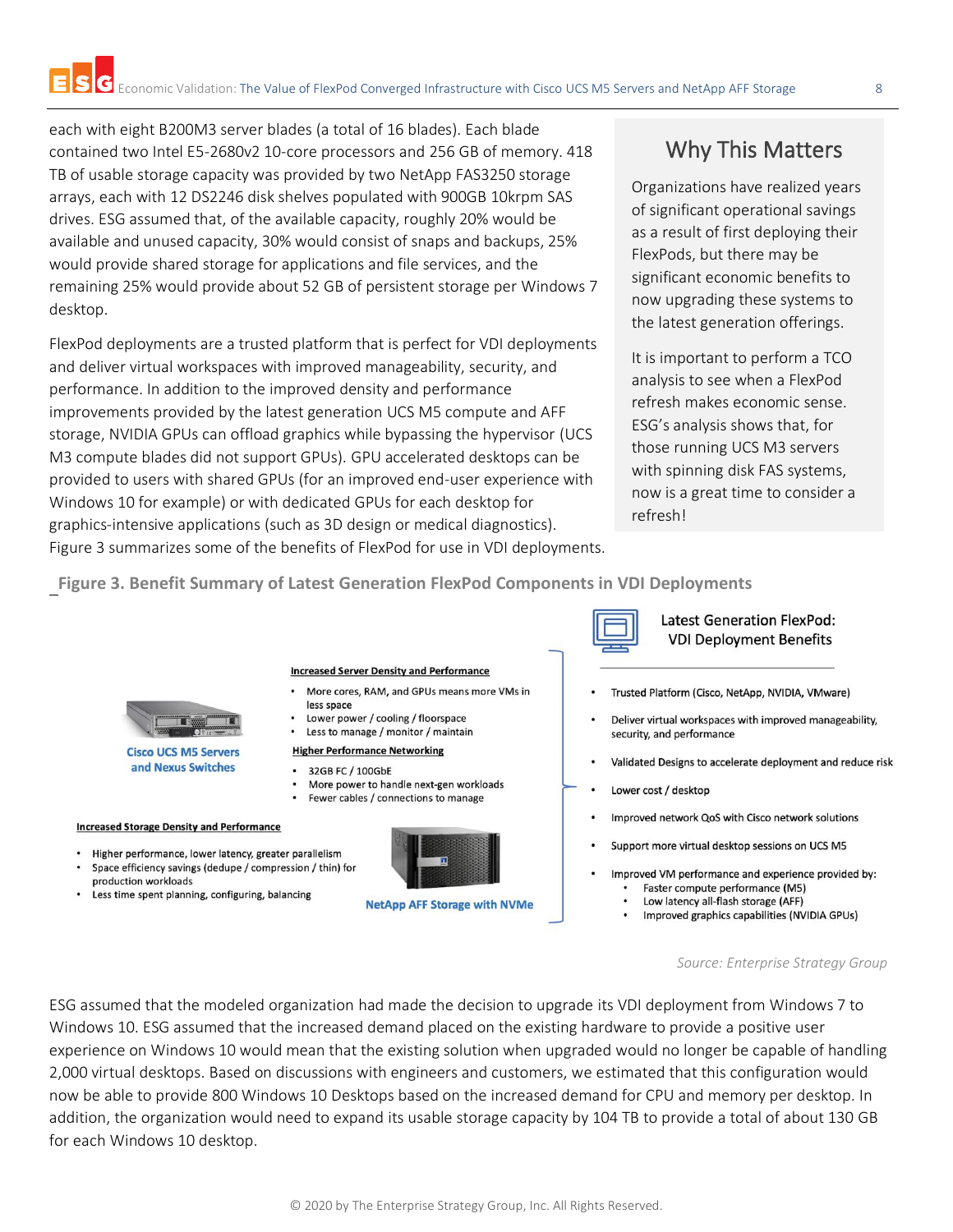## **Figure 4. Windows 10 Desktops Require Roughly 2.5x More Physical Resources than Windows 7 Desktops**

### **Existing M3 deployment supports** 2.000 Windows 7 Virtual Desktops

| 0,000 0,000 0,000 0,000 0,000<br>0,000 0,000 0,000 0,000 0,000  | Update VDI desktops to Windows 10                                                                        |                                                                                                                         |
|-----------------------------------------------------------------|----------------------------------------------------------------------------------------------------------|-------------------------------------------------------------------------------------------------------------------------|
| 800 800 800 800 800 800<br><b>Current M3 FlexPod Deployment</b> | ~3.8X More CPU Power / Desktop<br>~ 2.7X More Memory / Desktop<br>~ 2.5X More Storage Capacity / Desktop | $\blacksquare$<br><b>Current M3 FlexPod Deployment</b>                                                                  |
|                                                                 |                                                                                                          | <b>Supporting 2,000 Windows 10 Desktops</b><br>will require 2.5X more resources<br>than the original FlexPod deployment |
|                                                                 |                                                                                                          | Source: Enterprise Strategy Group                                                                                       |

ESG then worked with Cisco and NetApp engineers to size a latest generation FlexPod solution that could handle the same 800 Windows 10 virtual desktops. The refreshed configuration also contained two 5108 UCS Server Chassis for redundancy but required only half as many UCS B200M5 server blades (a total of 8 blades). Each blade contained two Intel E6230 20 core processors and 768 GB of memory. 522 TB of effective storage capacity was provided by a single AFF A300 all-flash storage array with 114 TB of flash storage capacity (assuming a conservative 5:1 data reduction ratio). The existing and proposed refreshed solutions are shown in Figure 5.

## **Figure 5. Existing and Proposed Refreshed FlexPod Solution Used in Modeled Scenario**



*Source: Enterprise Strategy Group*

The model calculated and reported the expected costs that would be incurred for the two configurations, including cost of acquisition, power/cooling/floor space, support/maintenance, and administration over a three-year period. The model predicted that providing the 800 Windows 10 Desktops after refreshing the VDI solution with the latest generation FlexPod would provide an expected total cost of ownership that is 23% lower than if the organization expanded the storage capacity and continued to operate the existing FlexPod solution deployed in 2014. The results of the TCO analysis are shown in Figure 6.

**Existing M3 deployment can now support** 

**ONLY 800 Windows 10 Virtual Desktops**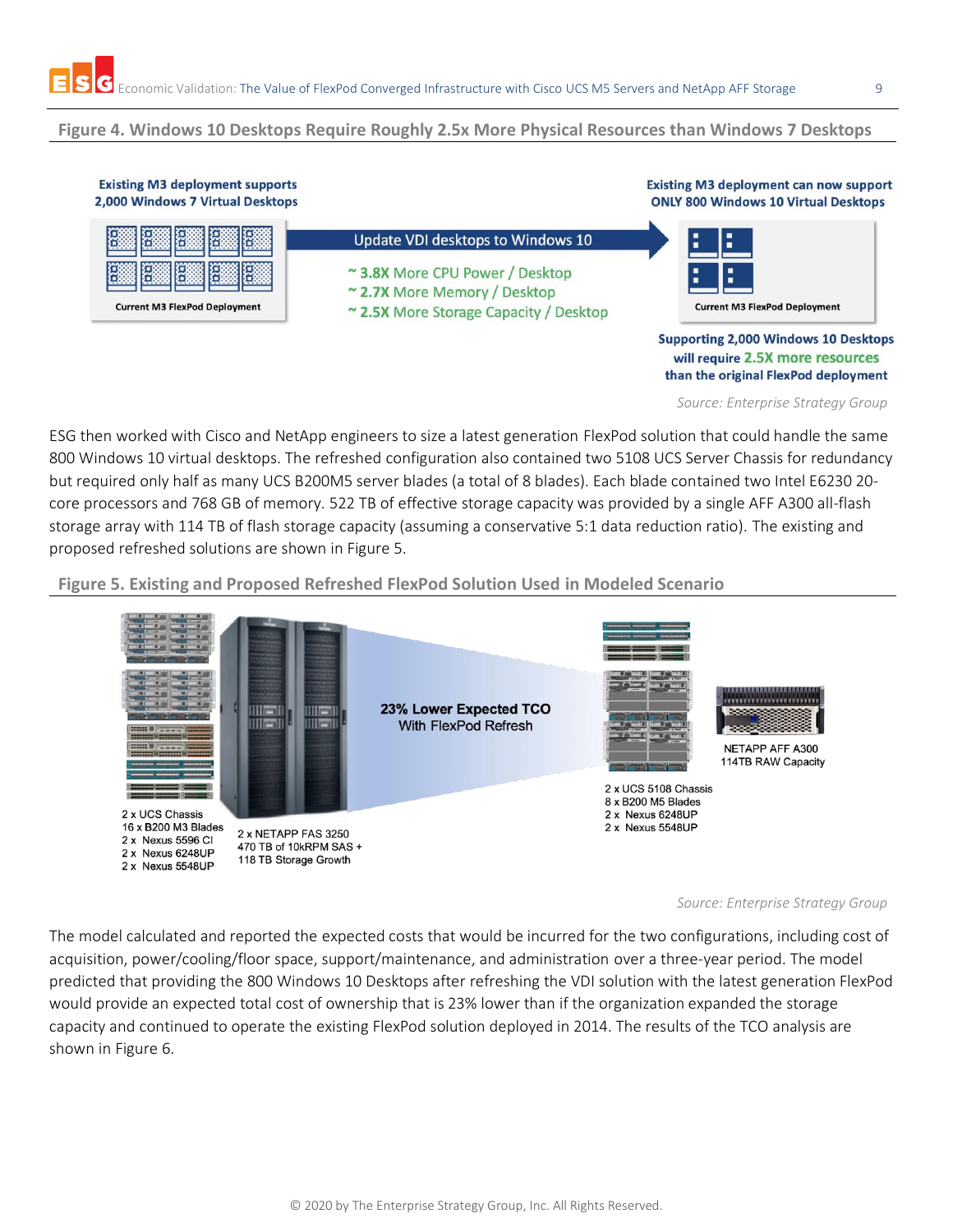

## **Figure 6. Expected Three-year Total Cost of Ownership to Provide 800 Windows 10 Desktops**

*Source: Enterprise Strategy Group*

Although the expected cost of refreshing the solution was nearly three times the cost of expanding the storage capacity of the existing solution, the operational savings and advantages provided by the refreshed solution prove that the refresh is a sound investment. By greatly reducing the storage footprint of the solution by nearly ten times, eliminating the need for cluster interconnect switches, and providing a denser compute platform that requires half of the number of blade servers, the expected cost of power, cooling, and floorspace is lowered by 70% (an expected annual savings of over \$50K). The costs for support contracts purchased or included with the new purchase are far lower than for the extended maintenance contracts typically paid for when the original solution was purchased five years ago (ESG assumed a cost of 15% of the original purchase price annually). In addition, the refreshed solution has fewer components to maintain, especially in the storage systems. The result is an expected support and maintenance cost that is 87% lower, or an annual savings of roughly \$73K. Finally, ESG modeled the expected administration costs around deploying, migrating data, monitoring and balancing, updating and patching, and other daily administration of the system. While both the original system and refreshed systems provide simplified management compared to traditional solutions, the fact that there are fewer systems and components

*By greatly reducing the storage footprint of the solution by nearly ten times, eliminating the need for cluster interconnect switches, and providing a denser compute platform that requires half of the number of blade servers, the expected cost of power, cooling, and floorspace is lowered by 70%.*

to manage in the refreshed solution, along with the latest management, integration, automation, orchestration, and support capabilities means even greater administrative savings for the refreshed solution. ESG's model predicted a cost of administration that is 24% lower, providing savings of \$31K annually.

It should be noted that the data and conclusions presented in this report reflect the output of ESG's economic analysis based on the specific use cases and assumptions modeled for this report. ESG acknowledges that changes to these assumptions will lead to a different set of results, and therefore advises IT

professionals to use this report as one validation point in a comprehensive financial analysis prior to making a purchase decision. The model as described in this paper does not consider partial system replacement, which in some cases can result in greater savings.

Pricing assumptions for FlexPod products were provided by Cisco, NetApp, and/or partners. Other IT equipment and labor cost assumptions were obtained from publicly available sources such as IT vendor websites and published price lists. ESG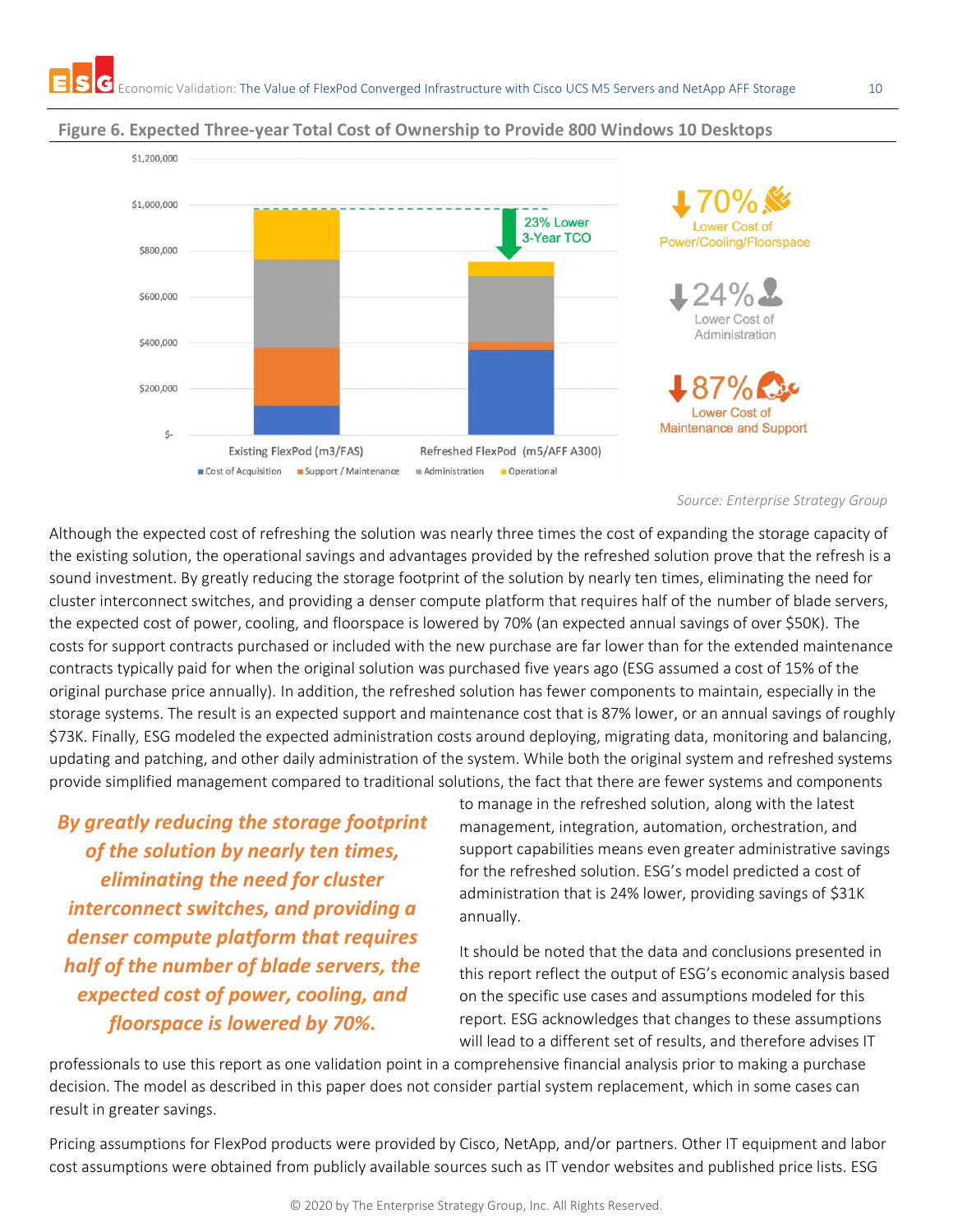acknowledges that list prices, configuration details, or other data used as inputs may vary depending on information sources.

# **The Bigger Truth**

As organizations look to modernize their data center and applications, consolidating silos of servers, networking components, and storage into converged systems makes great sense. The business justification for consolidation into a converged architecture, such as FlexPod, that is simple to deploy, manage, maintain, refresh, repurpose, and grow is a relatively easy case to make. ESG validated the many benefits that customers have seen as a result of consolidating siloed systems onto FlexPod in a 2017 report.<sup>2</sup> A converged system provides a faster time to value and helps to lower operational costs such as administration, maintenance, power, cooling, and floorspace. Even better, the latest generation FlexPods provide cloud enabling technologies like the data fabric powered by NetApp to provide a consistent set of data management and data services across all endpoints (on-premise, edge, and multiple clouds), and Cisco Cloud Center software to securely deploy and manage applications across private, hybrid, and multi-cloud environments.

But like any technology, organizations should consider refreshing converged systems from time to time as denser and higher performing components are made available. While refreshing siloed components from multiple vendors and release dates on their own can be risky from an interoperability standpoint, refreshing a FlexPod is simple and safe. Components can be upgraded or refreshed individually with certified components or the system as a whole can be refreshed to take advantage of the latest technologies and capabilities. Refreshing individual components historically has posed a problem since moving data and workloads can have a major impact on applications. With FlexPod, migration is made quick and easy through virtualization automation and the clustering ability of NetApp storage arrays with far less risk or impact to operations. Existing compute, network, and storage resources in a refreshed FlexPod can be integrated into the new solution, easily repurposed as a complete unit, or split into individual components to be used for other important tasks (for example, as a backup or DR target for the new FlexPod). So, it is clear that converged systems should be periodically refreshed, but when is the right time to refresh?

Understanding when technology offers significant technological advantages or functionality that can help to lower operational expenses and positively affect the bottom line of the business is important. A credible total cost of ownership (TCO) analysis provides a solid understanding of the costs that will be incurred by continuing to operate your environment versus the costs that will be incurred if you choose to make a capital investment to consolidate the environment to more powerful FlexPods.

ESG created a modeled analysis for an organization currently running a five-year-old FlexPod that consisted of B200 M3 servers and 10krpm SAS storage arrays. The organization was looking to upgrade its 2,000 virtual desktop deployment from Windows 7 to Windows 10 Desktops, resulting in an increased need for modern hardware. ESG's analysis showed that a refresh to the latest generation FlexPod leveraging Cisco UCS B200 M5 Servers and AFF storage from NetApp would result in an expected total cost of ownership that was 23% lower over the next three years than continuing to operate the existing FlexPod. The operational savings were provided by:

- Lower infrastructure-related costs as a result of greatly reducing the footprint of the solution.
- Lower support and maintenance costs as a result of eliminating expensive extended maintenance contracts.
- Lower administrative costs as a result of managing a single, denser system through a single pane of glass.

<sup>2</sup> Source: ESG Economic Value Validation, *Quantifying the Value of FlexPod Converged Infrastructure with Cisco M4 Servers and NetApp All-Flash FAS (AFF) Storage Arrays*, January 2017.